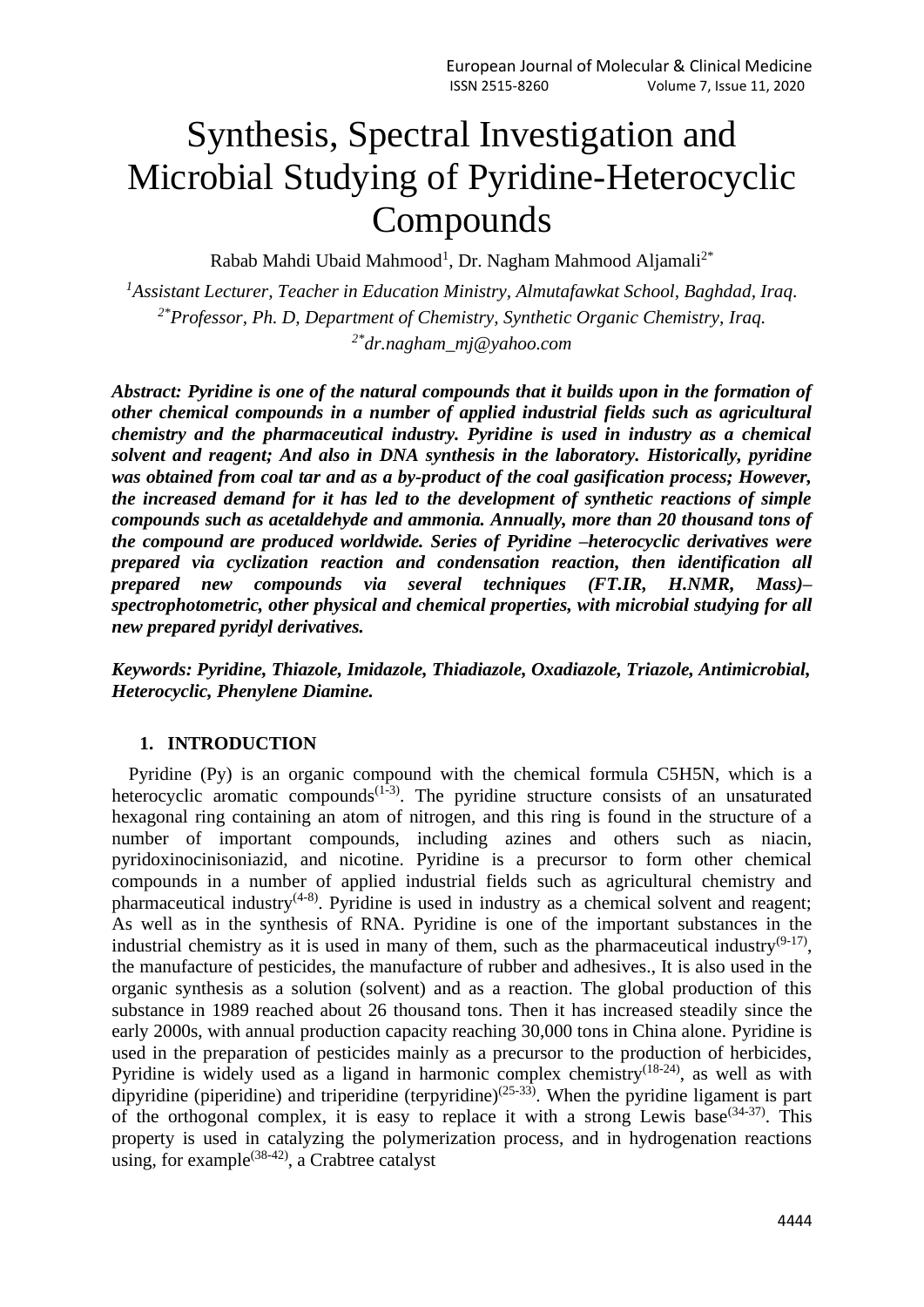### **2. EXPERIMENTAL PART**

Numerous indicative techniques have been applied to identify the synthesized compounds like ((FT-IR spectra (FT-IR 8300 Shimadzu) in the range (400-4000) cm<sup>-1</sup> with KBr-discs., <sup>1</sup>H.NMR–Spectra in (DMSO)–solvent., Mass -Spectra .,besides to antimicrobial studies.

Preparation Processes<sup>(6-10)</sup>:

### Synthesis Path of Compound{1}

Compound {1} prepared via mannich reaction through 2-amino pyridine (0.01 mole) reacted with p-acetobenzoic acid (0.01 mole) with formalin in presence of sulfuric acid with mechanical rotation for  $(4 \text{ hrs})$ in absolute ethanol according to methods<sup> $(6-10)$ </sup> to produce precipitation that represented by Compound{1}, after that, filtered, dried, then re-crystallized to yield compound {1}.



Scheme 1 Synthesis of Compound{1}

### Synthesis Path of Compound{2}

Compound {1} (0.01 mole) reacted with thiosemicarbazide (0.01 mole) in presence of absolute ethanol as a solvent and  $(H<sub>2</sub>SO<sub>4</sub>)$  in refluxing and rotation for (22 hrs) according to methods<sup>(6-10)</sup> to produce precipitation that represented by Compound $\{2\}$ .

## Synthesis Path of Compound{3}

Compound {1} (0.01 mole) reacted with thiosemicarbazide (0.01 mole) in presence of absolute ethanol as a solvent and (NaOH) in refluxing and rotation for (24 hrs) according to methods<sup>(6-10)</sup> to produce precipitation that represented by Compound $\{3\}$ .

## Synthesis Path of Compound{4}

Compound {1} (0.01 mole) reacted with semicarbazide (0.01 mole) in presence of absolute ethanol as a solvent and  $(H_2SO_4)$  in refluxing and rotation for (19 hrs) according to methods<sup>(6-</sup> <sup>10)</sup> to produce precipitation that represented by Compound $\{4\}$ .

#### Synthesis Path of Compound{5}

Compound {1} (0.01 mole) reacted with phenylene diamine (0.01 mole) in presence of (4N of HCl) in refluxing and rotation for  $(9 \text{ hrs})$  according to methods<sup> $(6-10)$ </sup> to produce precipitation that represented by Compound{5}.

## Synthesis Path of Compound{6}

Compound {1} (0.01 mole) reacted with o-thiol aniline (0.01 mole) in presence of (4N of HCl) in refluxing and rotation for  $(9 \text{ hrs})$  according to methods<sup> $(6-10)$ </sup> to produce precipitation that represented by Compound{6}.

## Synthesis Path of Compound{7}

Compound {1} (0.01 mole) reacted with o-amino phenol (0.01 mole) in presence of (4N of HCl) in refluxing and rotation for  $(9 \text{ hrs})$  according to methods<sup> $(6-10)$ </sup> to produce precipitation that represented by Compound{7}.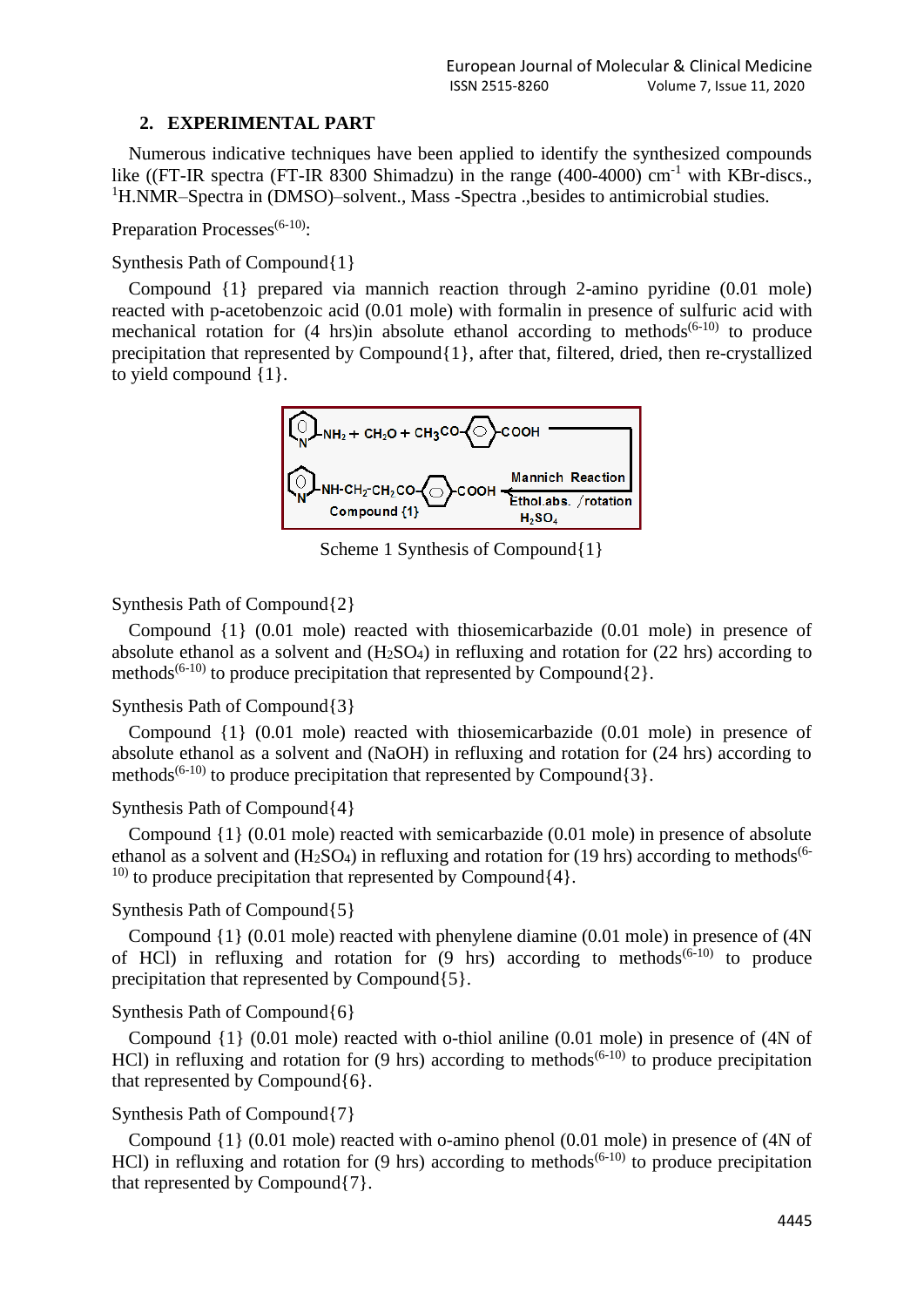

Scheme 2 Synthesis of Compounds{2,3,4}



Scheme 3 Synthesis of Compounds{5,6,7}

#### **3. RESULTS AND DISCUSSION**

The prepared heterocyclic compounds of pyridine have been studied by various chemical techniques and microbial studies:

Spectral Evidences of Prepared Compounds

**FT.IR- Identification of Synthesized Compounds:** The bands of functional groups in spectra gave strong evidences for new synthesized compound via disappearance of bands and appearance other new bands that indicate to preparation of the new compounds that represented by:

Compound  $\{1\}$ : appearance band at  $(3247)$ Cm<sup>-1</sup> due to (NH) of amine group, band at (1700) due to carbonyl of ketone (-CO-), band at (2951) due to (CH) aliphatic, band at (1730) due to carbonyl of carboxyl group (-CO-O), band at (2635- 3155) due to (OH) of carboxyl group.

Compound  $\{2\}$ : appearance band at  $(3200)$ Cm<sup>-1</sup> due to (NH) of amine group ,band at (1720) due to carbonyl of ketone (-CO-), band at (2900) due to (CH) aliphatic, bands at  $(3320, 3340)$  due to  $(NH<sub>2</sub>)$  amine group, band at  $(1645)$  due to  $(C=N)$  endocycle of thiadiazole, band at  $(817)$  due to  $(C-S)$ .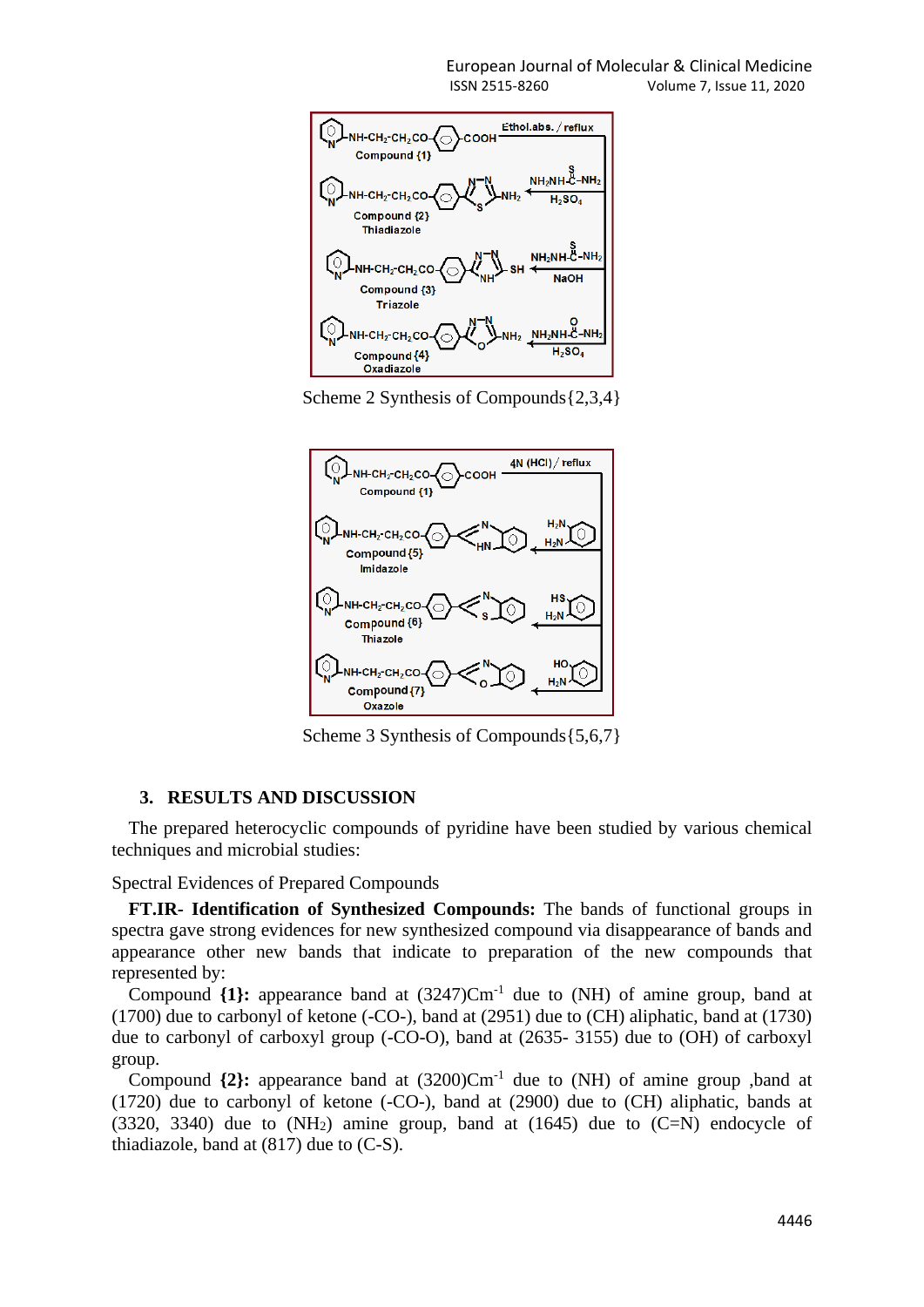Compound  $\{3\}$ : appearance band at  $(3245)$ Cm<sup>-1</sup> due to (NH) of amine group, band at (1711) due to carbonyl of ketone (-CO-), band at (2933) due to (CH) aliphatic, bands at  $(2410)$  due to  $(SH)$ thiol group, band at  $(1639)$  due to  $(C=N)$  endocycle of triazole.

Compound  $\{4\}$ : appearance band at  $(3198)$ Cm<sup>-1</sup> due to (NH) of amine group, band at (1714) due to carbonyl of ketone (-CO-), band at (2983) due to (CH) aliphatic, bands at  $(3349, 3312)$  due to  $(NH<sub>2</sub>)$  amine group, band at  $(1650)$  due to  $(C=N)$  endocycle of oxadiazole, band at (1191) due to (C-O-C) in oxadiazole.

Compound  $\{5\}$ : appearance band at  $(3218)$ Cm<sup>-1</sup> due to (NH) of amine group, band at (1704) due to carbonyl of ketone (-CO-), band at (2961) due to (CH) aliphatic, band at (1647) due to (C=N) endocycle of imidazole.

Compound  $\{6\}$ : appearance band at  $(3201)$ Cm<sup>-1</sup> due to (NH) of amine group ,band at (1700) due to carbonyl of ketone (-CO-), band at (2935) due to (CH) aliphatic, band at (1642) due to (C=N) endocycle of thiazole.

Compound  $\{7\}$ : appearance band at  $(3238)$ Cm<sup>-1</sup> due to (NH) of amine group ,band at (1709) due to carbonyl of ketone (-CO-), band at (2922) due to (CH) aliphatic, band at (1656) due to (C=N) endocycle of oxazole.., Other frequencies appeared in some figures (1, 2).



Fig. 1 I.R Spectrum of the Prepared Compound {1}



Fig. 2 I.R -Spectrum of the Prepared Compound {2}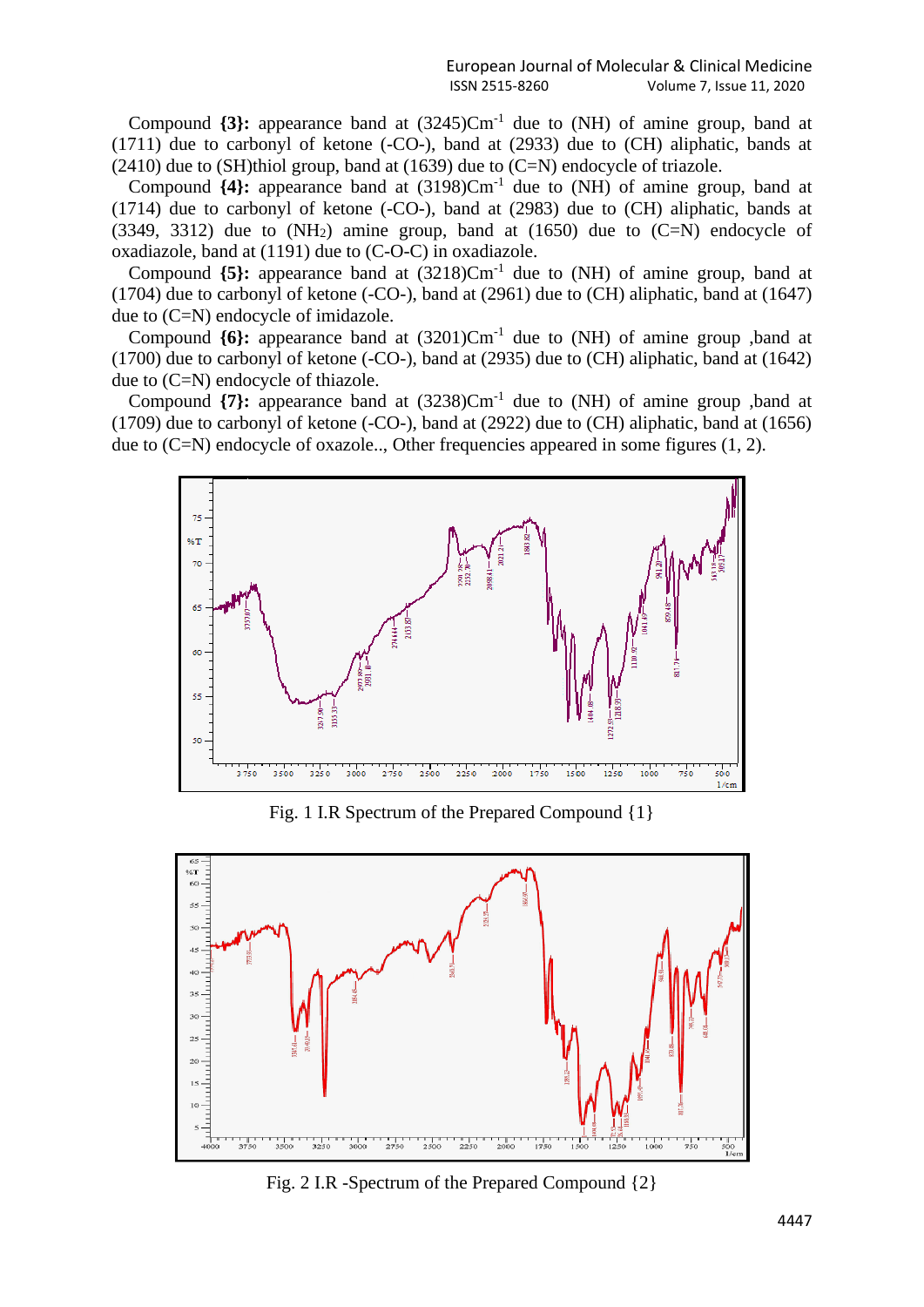**<sup>1</sup>H.NMR-Characterization of New Compounds:** The signals of functional groups in spectra also gave strong evidences for new synthesized compound via disappearance of peaks and appearance other new peaks that indicate to preparation of the new compounds that represented by:

Compound {1}: signal at (5.01) due to proton of amine group (NH), signals at (1. 82, 1. 86, 1. 97) due to protons of  $(-CH_2-CH_2-CO)$ , signals at  $(6. 79-7. 64)$  due to protons of phenyl ring, signal at (12.05) due to proton of carboxyl group (COOH).

Compound {2}: signal at (4.86) due to proton of amine group (NH), signals at (1. 32, 1. 34, 1. 37) due to protons of  $(-CH_2-CH_2-CO)$ , signals at  $(7, 41-7, 85)$  due to protons of phenyl ring, signal at (4.92) due to proton of amine group (NH2).

Compound {3}: signal at (4.37) due to proton of amine group (NH), signals at (1. 34, 1. 35, 1. 37) due to protons of  $(-CH_2-CH_2-CO)$ , signals at  $(7, 41-7, 88)$  due to protons of phenyl ring, signal at (5.36) due to proton of thiol group (-SH).

Compound {4}: signal at (4.90) due to proton of amine group (NH), signals at (1. 30, 1. 38, 1. 44) due to protons of  $(-CH_2-CH_2-CO)$ , signals at  $(7. 12-7. 89)$  due to protons of phenyl ring, signal at (4.97) due to proton of amine group (NH2).

Compound {5}: signal at (4.93) due to proton of amine group (NH), signals at (1. 29, 1. 30, 1. 39) due to protons of  $(-CH_2-CH_2-CO)$ , signals at  $(7. 32 -7. 88)$  due to protons of phenyl ring.

Compound {6}: signal at (4.86) due to proton of amine group (NH), signals at (1. 21, 1. 22, 1. 28) due to protons of  $(-CH_2-CH_2-CO)$ , signals at  $(7. 00 -7. 81)$  due to protons of phenyl ring.

Compound {7}: signal at (4.99) due to proton of amine group (NH), signals at (1. 20, 1. 31, 1. 36) due to protons of  $(-CH_2-CH_2-CO)$ , signals at  $(7. 18 -7. 85)$  due to protons of phenyl ring.

Some peaks in some figures (3, 4).



Fig. 3 H.NMR-Spectrum of Compound{2}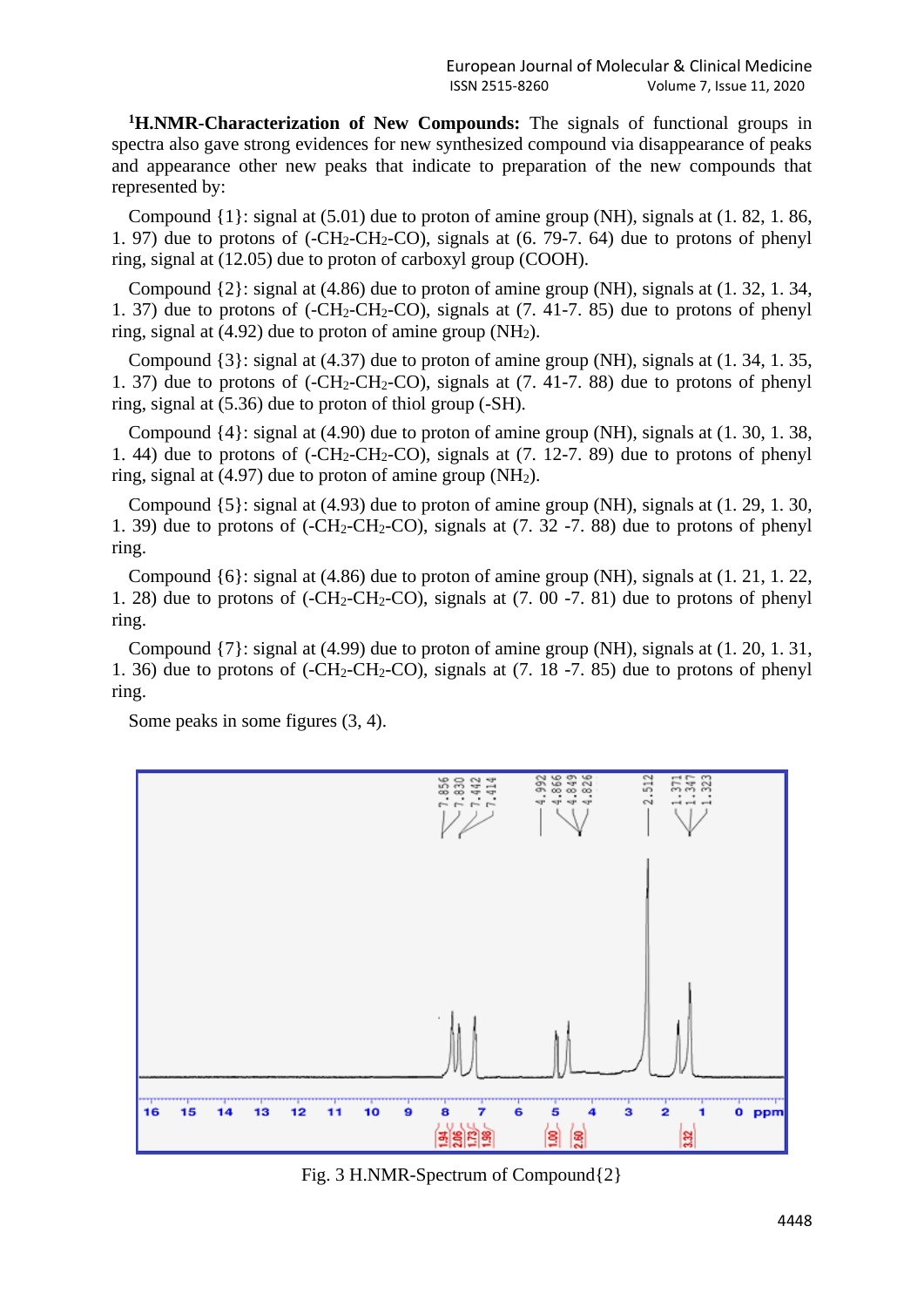

Fig. 4 H.NMR-Spectrum of Compound{3}

**Mass –Spectra of New Compounds:** Some of the new pyridyl-cyclic compounds have been screened in mass spectra, it was found same formatted structures of prepared compounds via compared with fragments of compounds in spectra., Some of spectra are appeared in figures (5 ,6).



Fig. 5 Mass–Spectrum of Compound{2}



Fig. 6 Mass-Spectrum of Compound{3}

Some Physical and Chemical Properties and Measurements

All other physical and chemical analysis and some characterization in Table (1):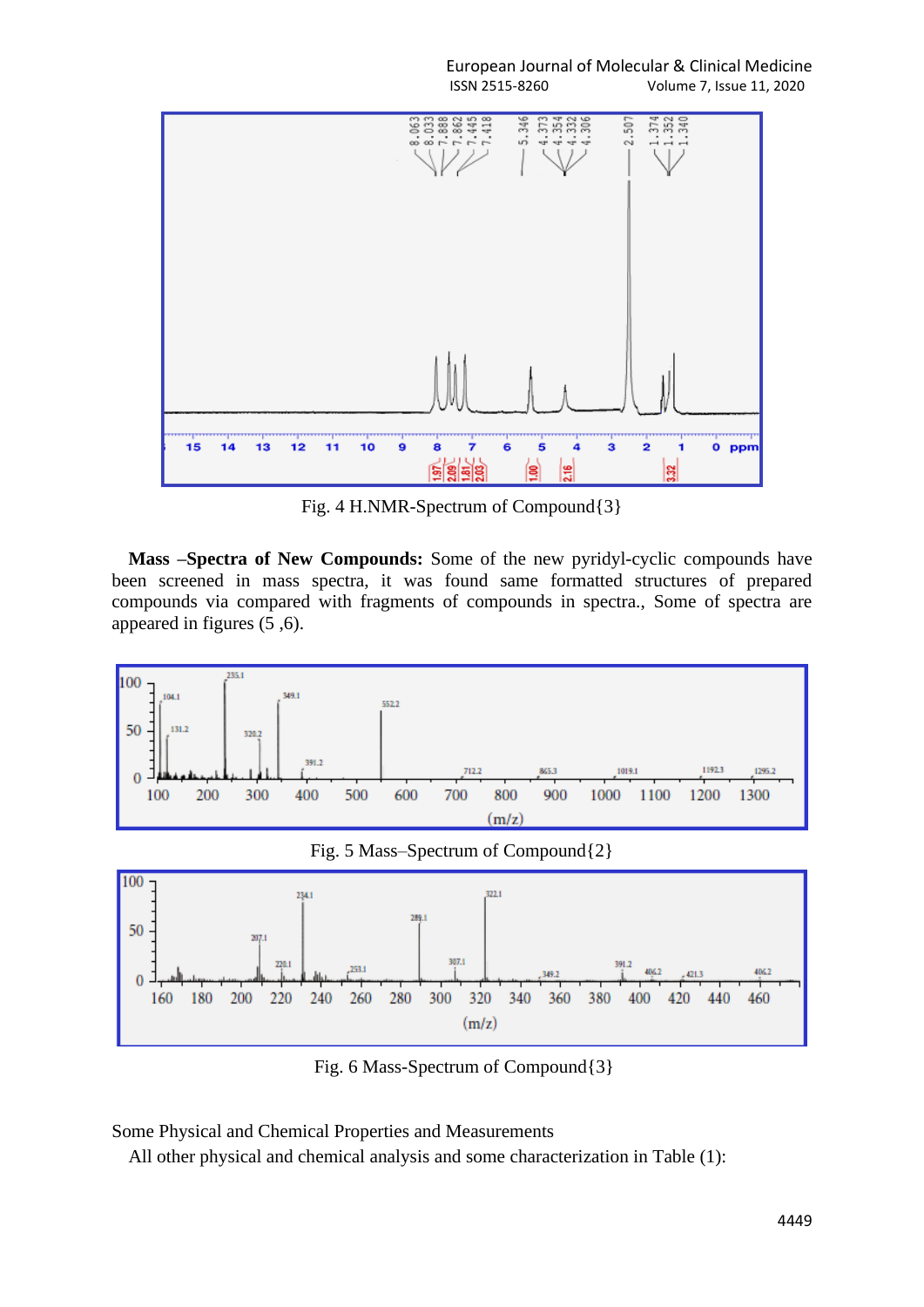| Comps   | <b>Product</b> % | Color                  | $M.P (C^{\bullet})$ | Rf   | <b>Solvents (TLC)</b>      |
|---------|------------------|------------------------|---------------------|------|----------------------------|
| $\{1\}$ | 80               | Yellow                 | 148                 |      | $0.60$   Ethanol: Benzene  |
| $\{2\}$ | 82               | Yellowish orange       | 192                 |      | $0.62$   Ethanol : Benzene |
| $\{3\}$ | 76               | Orang                  | 198                 | 0.58 | Ethanol: Benzene           |
| $\{4\}$ | 70               | Reddish Yellow         | 204                 |      | $0.60$   Ethanol : Benzene |
| $\{5\}$ | 70               | Orange                 | 218                 |      | $0.62$   Ethanol : Benzene |
| $\{6\}$ | 72               | Yellowish Red          | 210                 | 0.66 | Ethanol: Benzene           |
| $\{7\}$ | 74               | <b>Yellowish Orang</b> | 230                 |      | 0.60   Ethanol: Benzene    |

Table 1: Some Physical Properties of New Compounds

## **Antimicrobial Assay(30, 40) :**

All pyridyl-cyclic compounds screened for their antibacterial assay via agar through the flowing several procedure<sup>(40)</sup>. The investigation of microbial inhibition performed at (three concs) (20, 30, 50 micro gram) concentrations in best solvent (DMSO) with bacteria: *(Proteus mirabilis, St. aureus)*. The selected types of bacteria incubated for (24 hr) at (37<sup>o</sup>C). The assay of pyridyl–cyclic compounds against types of bacteria gave good results with compounds {2 and 3} more than other compounds due to (sulfur and nitrogen) -atoms in same compounds that participates in inhibition of bacteria., all results in Table (2) and photo (1):

Table 2: Inhibition test of compounds in Conc. (30 micro gram)

| <b>Compounds</b> | P. mirabilis | St. aureus  |
|------------------|--------------|-------------|
| Compound {1}     |              |             |
| Compound {2}     |              |             |
| Compound {3}     |              |             |
| Compound {4}     |              | $^{++}$     |
| Compound {5}     |              | $^{\rm ++}$ |
| Compound {6}     |              |             |
| Compound {7}     |              |             |

**(+): inhibition (4-8) mm (++): inhibition (9-12) mm (+++): inhibition (13-18) mm**



Photo 1 Inhibition of Compounds on St. aureus

**Acknowledgments:** We would like to express our heartfelt thanks to health-Lab for providing assistance samples of bacteria for studying.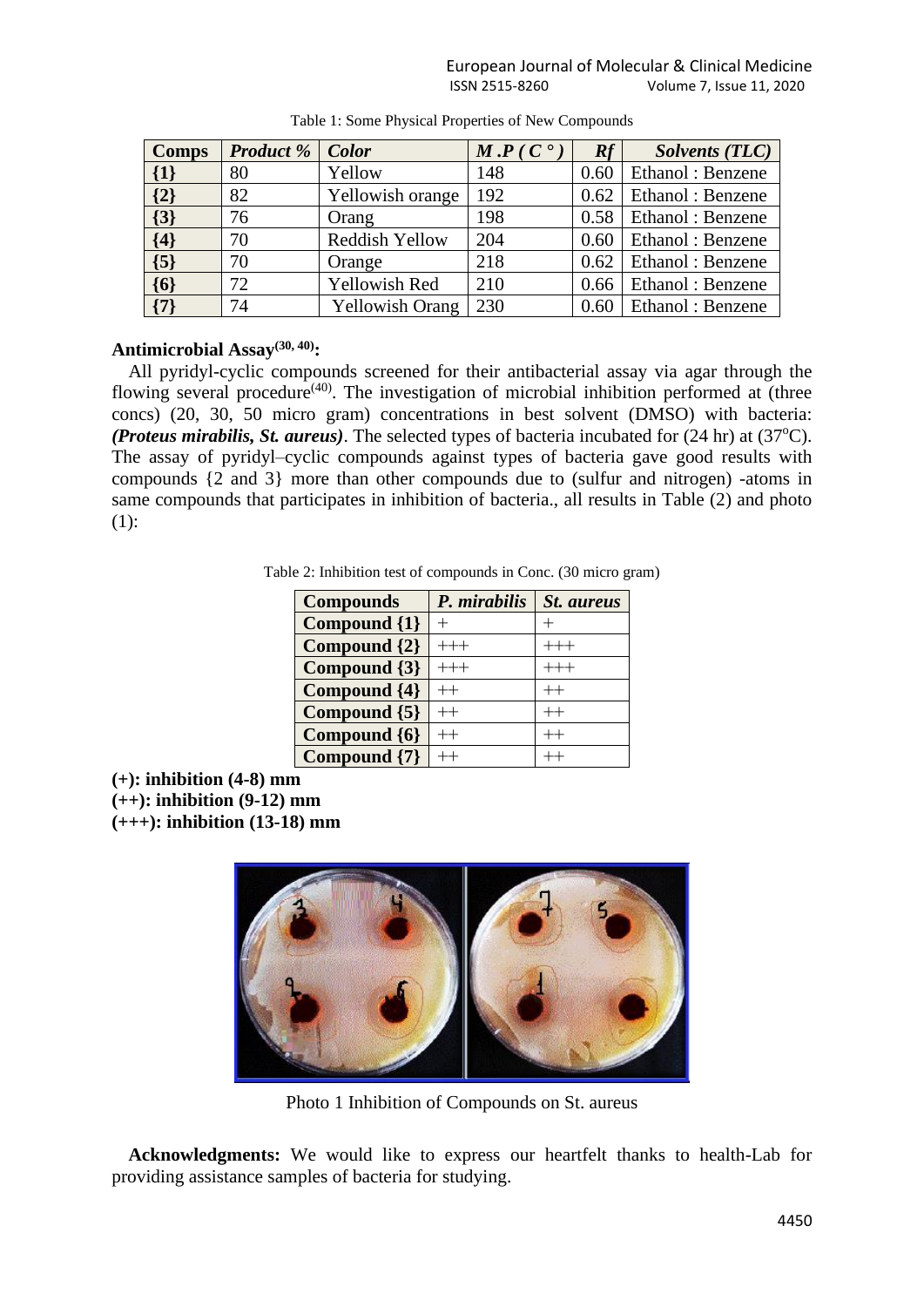**Ethical clearance**: Ethics committee refer that there is no plagiarism and there is no mistakes or wrong results in this work.

**Conflict of interest:** The authors declare that there is no conflict of interest. **Funding source:** None.

#### **4. REFERENCES**

- [1] Miaid Mohmed, Nagham Mahmood Aljamali, Sabreen Ali Abdalrahman., Wassan Ala Shubber., "Formation of Oxadiazole Derivatives Ligands from Condensation and Imination Reaction with References To Spectral Investigation, Thermal and Microbial Assay"., *Biochem. Cell. Arch.,* 2018, 18, 1, pp. 847-853.
- [2] S. Pradhan, L.-P. Xu, S. Chen. Janus nanoparticles by interfacial engineering. *Adv. Funct. Mater.,* 17 (14) (2007), pp. 2385-2392.
- [3] Thomas L. Gilchrist *"Heterocyclic Chemistry"* 3rd ed. Addison Wesley: Essex, England, 1997. 414 pp. [ISBN](https://en.wikipedia.org/wiki/ISBN_(identifier)) [0-582-27843-0.](https://en.wikipedia.org/wiki/Special:BookSources/0-582-27843-0)
- [4] Edon Vitaku, David T. Smith, Jon T. Njardarson (2014). "Analysis of the Structural Diversity, Substitution Patterns, and Frequency of Nitrogen Heterocycles among U.S. FDA Approved Pharmaceuticals". *J. Med. Chem.* 57: 10257-10274. [doi](https://en.wikipedia.org/wiki/Doi_(identifier))[:10.1021/jm501100b](https://doi.org/10.1021%2Fjm501100b)
- [5] Wang, Cuiling; Yan, Jiaxu; Du, Mo; Burlison, Joseph A.; Li, Chi; Sun, Yanni; Zhao, Danqing; Liu, Jianli (2017). "One step synthesis of indirubins by reductive coupling of isatins with KBH4". *Tetrahedron.* 73 (19): 2780–2785. [doi:](https://en.wikipedia.org/wiki/Doi_(identifier))[10.1016/j.tet.2017.03.077.](https://doi.org/10.1016%2Fj.tet.2017.03.077)
- [6] Nagham Mahmood Aljamali., *"The Various Preparation Methods in Synthetic Chemistry".,* 1 Edt., Evincepub Publishing house, 2019., ISBN :978-93-88277-82-2.
- [7] Nagham Mahmood Aljamali. *"Reactions and Mechanisms".,* 1 Edt., IJMRA Publication, 2018 ., ISBN: 978- 93-87176-25-6.
- [8] Nagham Mahmood Aljamali. *"Experimental Methods for Preparation of Mannich Bases,* Formazan, Normal and Cyclic Sulfur Compounds", 1<sup>st</sup> edition Evince pub Publishing House; 2018, ISBN: 978-93-87905-19-1.
- [9] Nagham Mahmood Aljamali., *"Alternative Methods in Organic Synthesis".,* 1th–Edition, Eliva Press SRL, 2020 ., ISBN: 9798680201176.
- [10] Nagham Mahmood Aljamali. 2016. "Synthesis and Biological Study of Hetero (Atoms and Cycles) Compounds", *The Pharma Chemica,* 8, 6, 40-48.
- [11] Matheus ME, de Almeida Violante F, Garden SJ. Isatins inhibit cyclooxygenase-2 and inducible nitric oxide synthase in a mouse macrophage cell line. *Eur J Pharmacol.,* 2007; 556: 200–6.
- [12]A. Perro, S. Reculusa, E. Bourgeat-Lami, E. Duguet, S. Ravaine. Synthesis of hybrid colloidal particles: from snowman-like to raspberry-like morphologies Colloids Surf, *Physicochem. Eng. Asp.,* 284(2006), pp. 78-83.
- [13]M. Pera-Titus, L. Leclercq, J.M. Clacens, F. De Campo, V. Nardello-RatajPickering interfacial catalysis for biphasic systems: from emulsion design to green reactions., *Angew Chem. Int. Ed.,* 54 (7) (2015), pp. 2006-2021
- [14]Imad Kareem Alwan Alsabri, Hasaneen Kudhair Abdullabass, Nagham Mahmood Aljamali., Invention of (Gluta.Sulfazane-Cefixime) Compounds as Inhibitors of Cancerous Tumors. *Journal of Cardiovascular Disease Research,* 2020, 11, 2, 44-55, DOI: 10.31838/jcdr.2020.11.02.09.
- [15] C. Casagrande, P. Fabre, E. Raphael, M. Veyssie Janus beads: realization and behavior at water oil interfaces. *Europhys. Lett.,* 9 (3) (1989), pp. 251-255.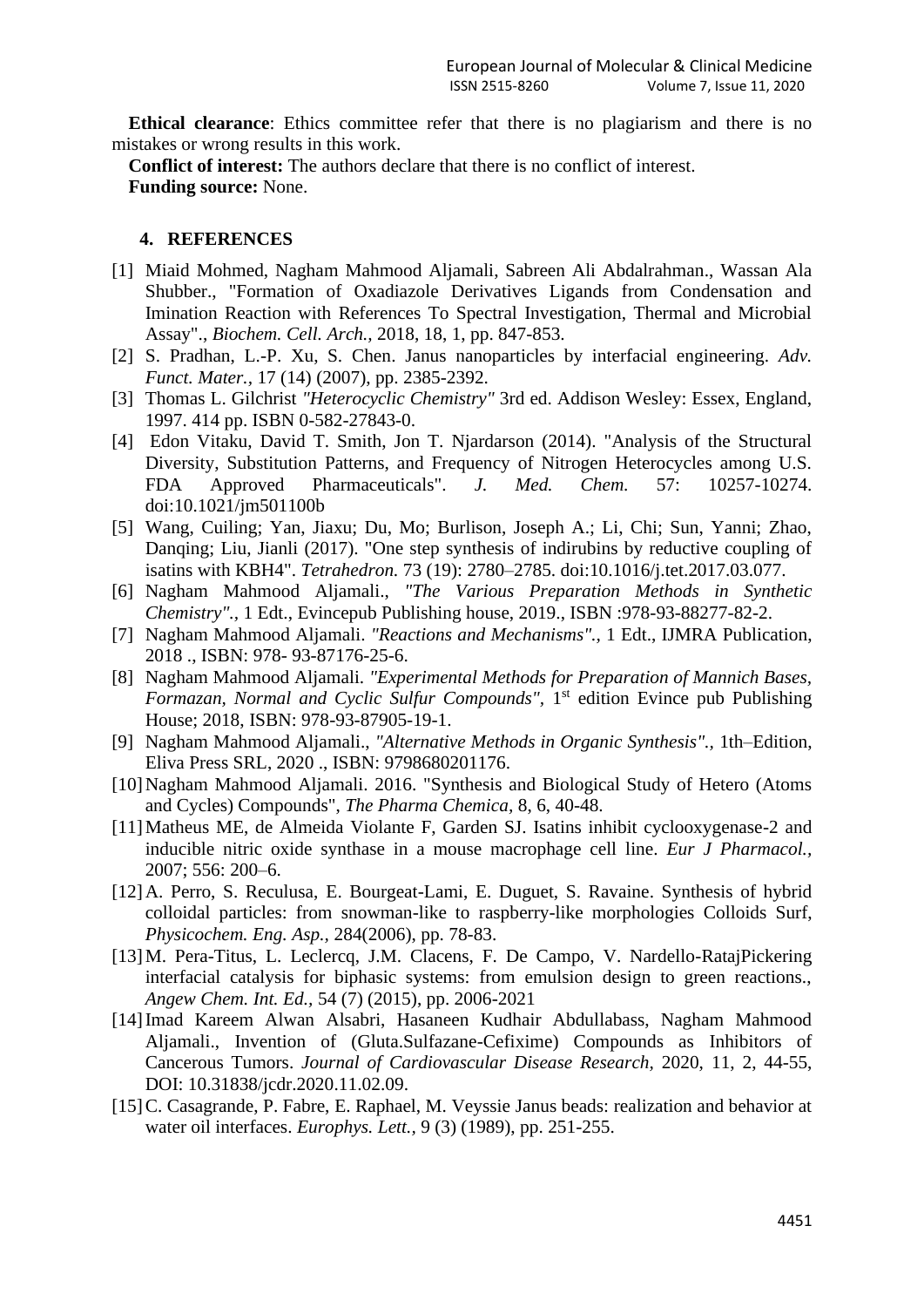- [16]Nagham Mahmood Aljamali., 2015. Synthesis and Chemical Identification of Macro Compounds of (Thiazol and Imidazol)". *Research J. Pharm. and Tech,* 8,1, 78-84., DOI: 10.5958/0974-360X.2015.00016.5.
- [17]W.-J. Zhou, L. Fang, Z. Fan, B. Albela, L. Bonneviot, F. De Campo. Tunable catalysts for solvent-free biphasic systems: pickering interfacial catalysts over amphiphilic silica nanoparticles. *J. Am. Chem. Soc.,* 136 (13) (2014), pp. 4869-4872.
- [18]Mestaf M, Nawfel Muhammed Baqer Muhsin., *NeuroQuantology,* 2019, 17, 11, 11-16., 10.14704/nq.2019.17.11.NQ19108.
- [19]Nagham Mahmood Aljamali., Synthesis of Antifungal Chemical Compounds from Fluconazole with (Pharma-Chemical) Studying, *Research journal of Pharmaceutical, biological and chemical sciences,* 2017, 8 (3), 564 -573.
- [20]Mehta SL, Manhas N, Raghubiz R. Molecular targets in cerebral ischemia for developing novel therapeutics. *Brain Res Rev.* 2007; 54:34–66.
- [21]Nawfel Muhammed Baqer Muhsin, Hayder H.K, Noor H.D, Nagham Mahmood Aljamali., "Preparation of Chemical Inhibitors to Treat the Corrosion and Erosion of Machines". *International Journal of Engineering, Applied and Management Sciences Paradigms,* 2019, 54, 3, 89-93.
- [22]Meaaed M, Nagham Mahmood Aljamali, Nadheema AA., "Preparation, Spectral Investigation, Thermal Analysis, Biochemical Studying of New (Oxadiazole -Five Membered Ring)-Ligands". *Journal of Global Pharmacy Technology,* 2018;10,1,20-29.
- [23] Y. Liu, J. Hu, X. Yu, X. Xu, Y. Gao, H. Li. Preparation of Janus-type catalysts and their catalytic performance at emulsion interface., *J. Colloid Interface Sci.,* 490 (2017), pp. 357-3564.
- [24]Nagham Mahmood Aljamali. Survey on Methods of Preparation and Cyclization of Heterocycles. *International Journal of Chemical and Molecular Engineering*. 2020; 6(2): 19–36p.
- [25]Z.W. Seh, S. Liu, S.-Y. Zhang, M.S. Bharathi, H. Ramanarayan, M. Low. Anisotropic growth of titania onto various gold nanostructures: synthesis, theoretical understanding, and optimization for catalysis. *Angew Chem. Int. Ed.,* 50 (43) (2011), pp. 10140-10143.
- [26]Mieaad M, Nagham Mahmood Aljamali, Wassan Ala Shubber., Sabreen Ali Abdalrahman ."New Azomethine- Azo Heterocyclic Ligands Via Cyclization of Ester", *Research Journal of Pharmacy and Technology,* 2018, 11, 6, 2555-2560., DOI: [10.5958/0974-360X. 2018. 00472.9.](http://dx.doi.org/10.5958/0974-360X.2018.00472.9)
- [27]A.A. Ismail, D.W. Bahnemann, I. Bannat, M. Wark Gold nanoparticles on mesoporous interparticle networks of titanium dioxide nanocrystals for enhanced photonic efficiencies, *J. Phys. Chem. C.,* 113 (17) (2009), pp. 7429-7435.
- [28]Hasaneen Kudhair Abdullabass, Aseel Mahmood Jawad, Nagham Mahmood Aljamali. Synthesis of drugs derivatives as inhibitors of cancerous cells., *Biochem. Cell. Arch,* Vol. 20 (2) – October 2020.
- [29]Shafiq, Iqrash; Shafique, Sumeer; Akhter, Parveen; Yang, Wenshu; Hussain, Murid. (2020). ["Recent developments in alumina supported hydrodesulfurization catalysts for](https://doi.org/10.1080%2F01614940.2020.1780824)  [the production of sulfur-free refinery products: A technical review".](https://doi.org/10.1080%2F01614940.2020.1780824) *Catalysis Reviews.*  $0: 1–86.$
- [30]Nagham Mahmood Aljamali, Intisar Obaid Alfatlawi. "Synthesis of Sulfur Heterocyclic Compounds and Study of Expected Biological Activity", *Research J. Pharm. and Tech.,* 2015, 8, 9, 1225-1242, DOI: 10.5958/0974-360X.2015.00224.3.
- [31]Wei, Hui; Wang, Erkang (2013). "Nanomaterials with enzyme-like characteristics (nanozymes): next-generation artificial enzymes". *Chemical Society Reviews.* 42 (14): 6060–93. [doi](https://en.wikipedia.org/wiki/Doi_(identifier))[:10.1039/C3CS35486E.](https://doi.org/10.1039%2FC3CS35486E) [ISSN](https://en.wikipedia.org/wiki/ISSN_(identifier)) [1460-4744.](https://www.worldcat.org/issn/1460-4744) [PMID](https://en.wikipedia.org/wiki/PMID_(identifier)) [23740388.](https://pubmed.ncbi.nlm.nih.gov/23740388)